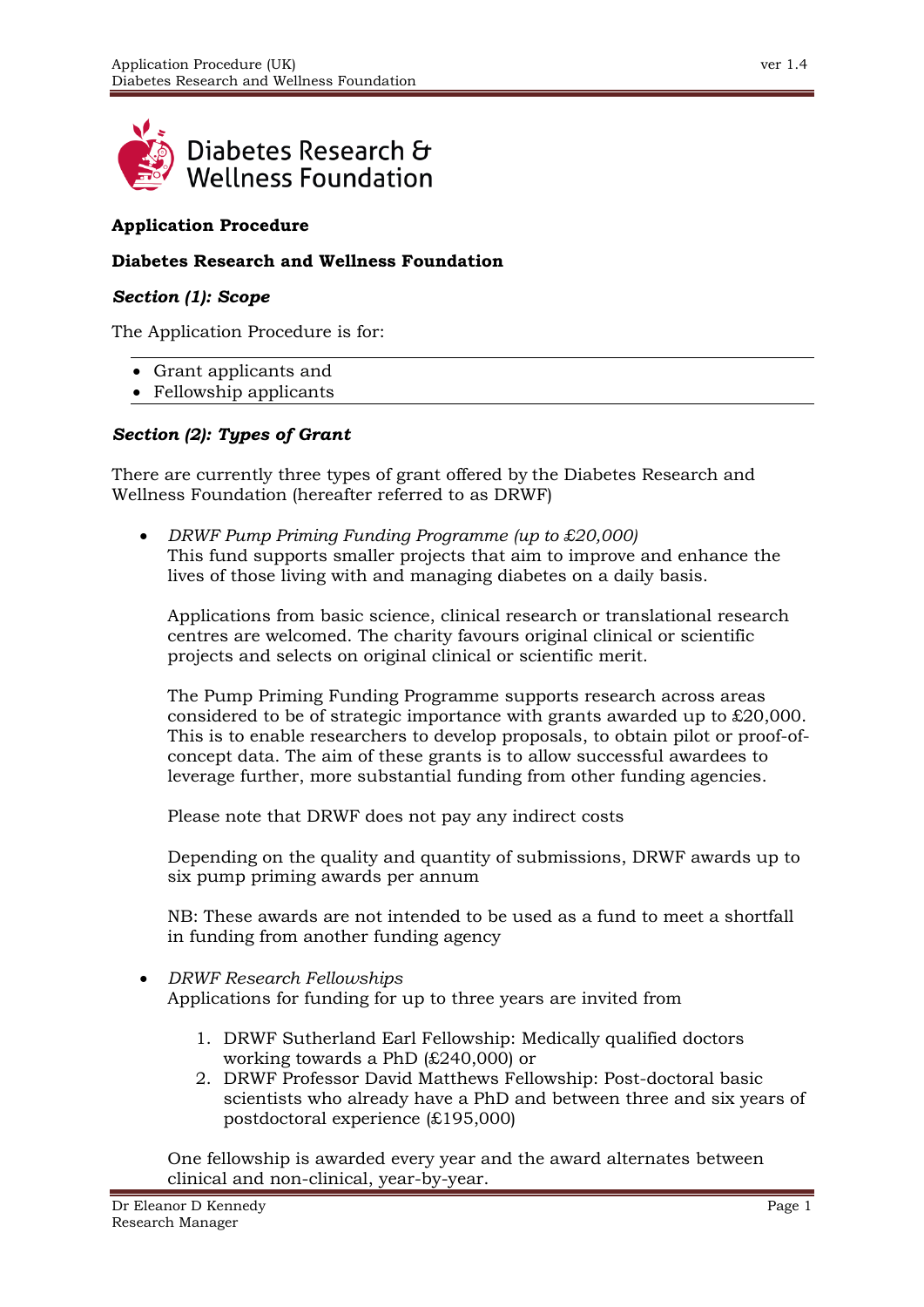There is a two-stage process for DRWF Fellowship applications:

- 1. Pre-applications: Outline proposals are invited in the first instance.
- 2. Full applications: The DRWF Research Advisory Board then selects top scoring applicants to submit a full proposal

Please note that DRWF does not pay any indirect costs

DRWF Fellowships are awarded to ambitious individuals with a proven track record in diabetes research and who can display a meaningful and genuine intention to continue working in the field.

DRWF Fellows are expected to act as ambassadors for the DRWF charity, its mission, vision and values

# *Section (3): Grant or Fellowship Submission*

- Stage 1: Submission deadlines are advertised on the DRWF website
- Stage 2: Only applications submitted using the DRWF's online application system will be accepted
- Stage 3: Applications must be received by the DRWF by the advertised deadline. No extenuating circumstances will be considered for late electronic submission.
- Stage 4: One hard copy of the application signed by the Principal Investigator, all the co-applicants, the Head of Department where the research is to be conducted and the Head of the Finance Department for the relevant research institution must be received by the DRWF office within one calendar month of the deadline

# *Section (4): Grant or Fellowship Post-Submission Process*

- *DRWF Pump Priming Funding Programme* 
	- a) Each application is sent to up to six external and independent peer reviewers for comment and scoring who must alert DRWF to any conflict of interest at their earliest convenience
	- b) Each application is sent to the members of the DRWF Research Advisory Board for comment and scoring
	- c) Top scoring applications are reviewed at the annual DRWF Research Advisory Board meeting in autumn
	- d) Successful and unsuccessful applicants are advised by letter within one calendar month of the meeting date after approval and sign off by the UK's Board of Trustees
- *DRWF Research Fellowships* 
	- a) Each application is sent to the members of the DRWF Research Advisory Board for comment, scoring and triage
	- b) Top scoring applicants are invited to submit a full proposal